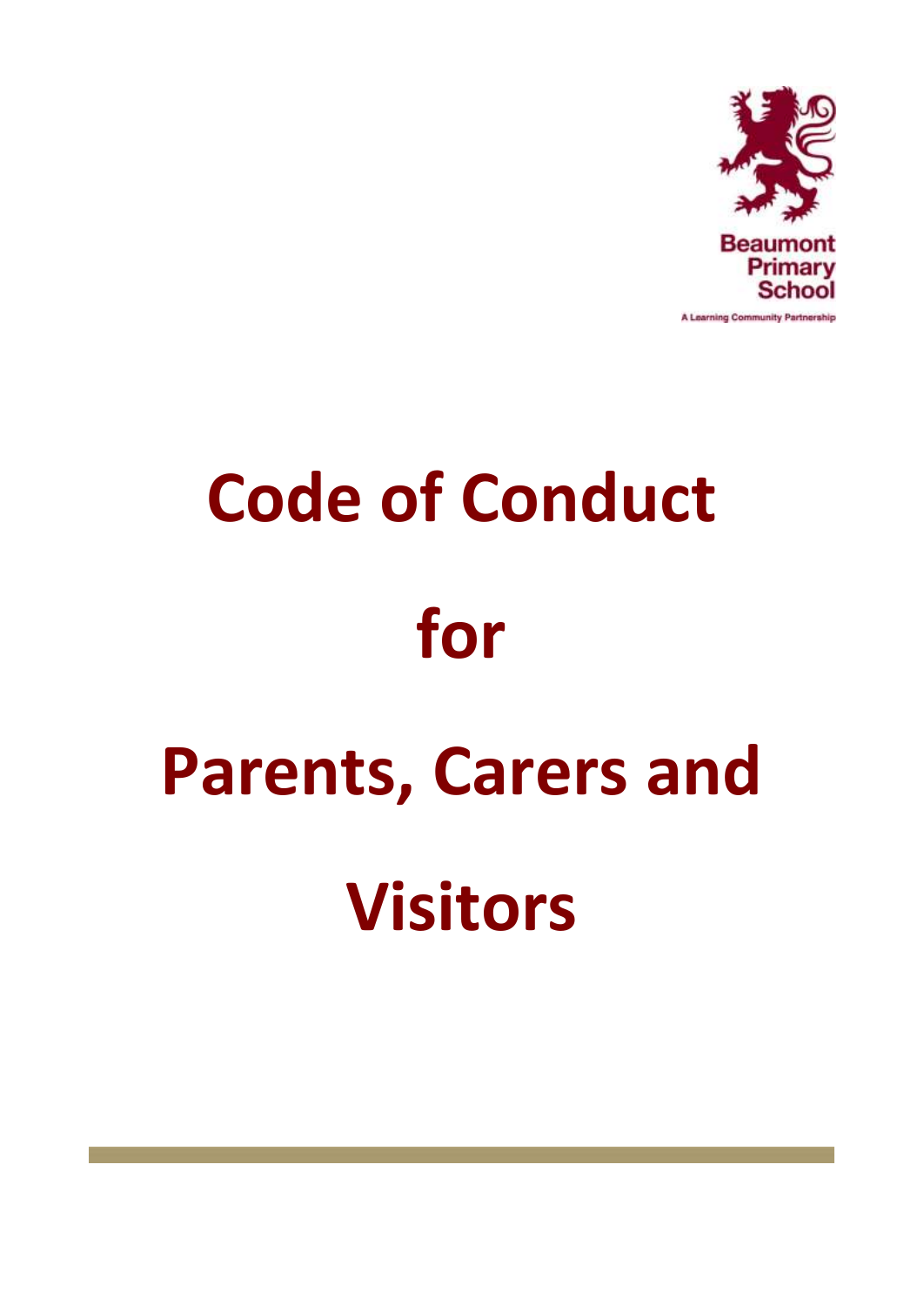# **Beaumont Primary School**

# **Code of Conduct: Parents / Carers and Visitors**

### **Mission Statement**

*At Beaumont Primary School we are passionate about learning. Our school community includes and values everyone, working together to achieve in a supportive, caring and professional way. Our enthusiasm and positive energy makes Beaumont Primary a truly happy and vibrant place to be.*

### **Rationale**

At Beaumont Primary we are very fortunate to have supportive and friendly parents.

Our parents recognise that educating children is a process that involves partnership between home and school; and understand the importance of a good working relationship for children to develop and progress. For these reasons we welcome and encourage parents and carers to participate fully in the life of our school.

The purpose of this policy is to provide a reminder to all parents, carers and visitors to our school about expected conduct so that we can work together to ensure a safe and positive school environment for our children.

### **Respect and Concern for Other and their Rights**

We expect parents and carers to show respect and concern for others by:

- supporting the respectful ethos of our school by setting a good example in their own speech and behaviour towards all members of the school community;
- working together with teachers, support staff and other professionals for the benefit of children. This includes approaching the school to resolve any issues of concern and to discuss and clarify specific events in order to bring about a positive solution;
- respecting the school environment.

In order to support a peaceful and safe school environment, the school cannot tolerate behaviour that is considered inappropriate and unacceptable. The following are examples of inappropriate and unacceptable behavior; however, the list is not exhaustive:

- Shouting at school staff, either in person or over the telephone
- Physically intimidating a member of staff, e.g. standing very close to him/her
- The use of aggressive hand gestures, e.g. two fingers raised
- Threatening school staff
- Shaking or holding a fist towards another person
- Writing abusive comments about a member of staff, e.g. he/she is an idiot, including posting comments on social networking sites
- Swearing at a member of school staff
- Pushing
- Hitting, e.g. slapping, punching or kicking
- Spitting
- Racist or sexist comments
- Breaking the school's security and safeguarding procedures

The above behaviours on school premises will be reported to the appropriate authorities and Governors, who may prohibit an offending adult from entering the school grounds to safeguard our school community.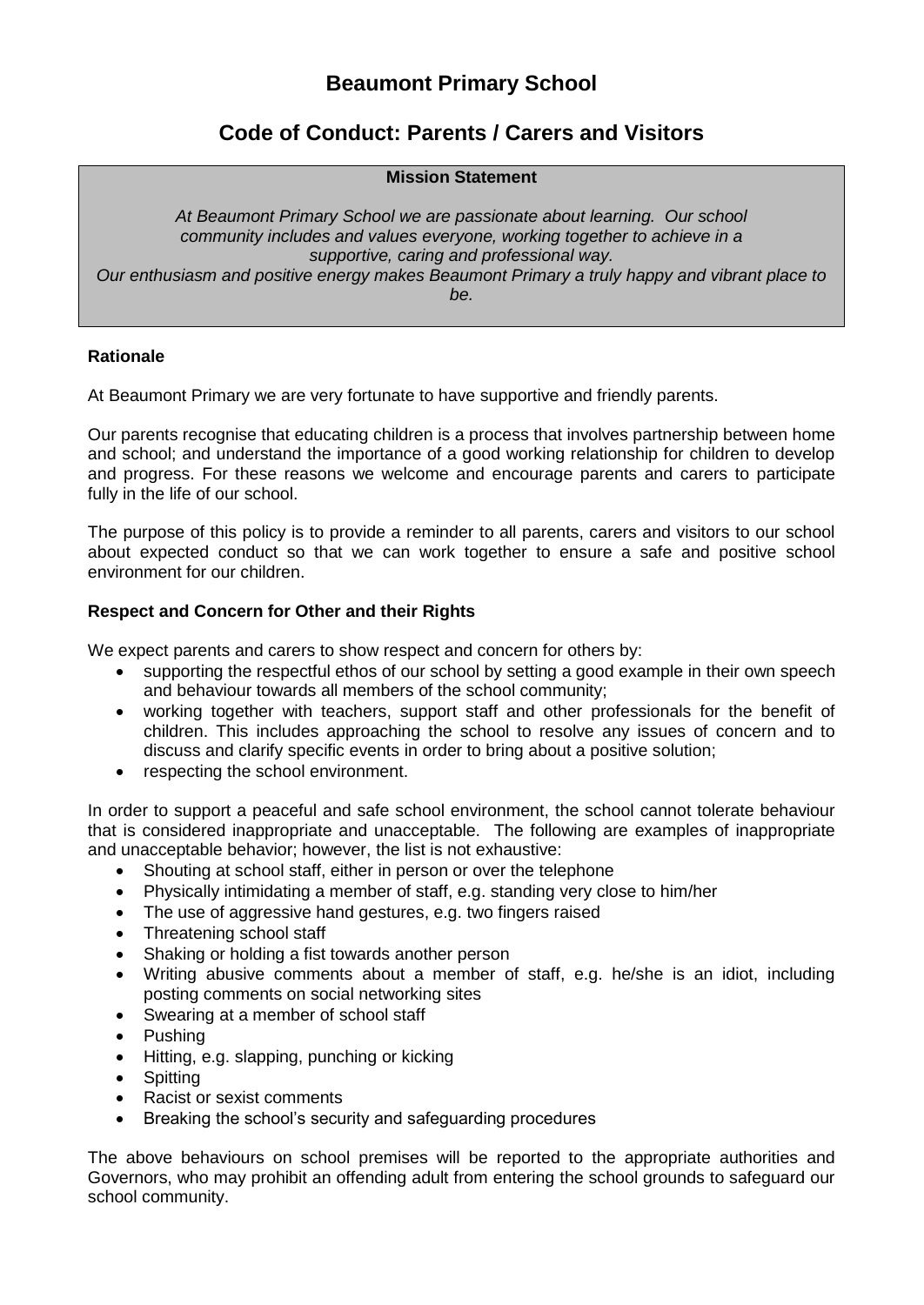If an incident involving threatening behaviour or abuse does occur, then an incident report form will be completed by the member of the school community against whom the abuse was directed. In the case of this being a pupil, a member of staff may complete the form on their behalf.

### *Step 1: Verbal Warning*

The Headteacher (or member of SLT) will speak to the person or persons perpetrating such an incident privately. It will be put to them that such behaviour is unacceptable and an assurance will be sought that such an incident will not be repeated. It will be stressed on this occasion that repetition of such an incident will result in further more serious action being taken. If the Headteacher has been subject to abuse this verbal warning will be done by the Chair of Governors (or other appointed independent Governor, if the Chair is involved in the incident in any way).

### *Step 2: Written Warning*

If a second incident occurs involving the same person or persons, the Headteacher will write to the adult(s) informing them once again that this conduct in unacceptable. As for Step 1, if the Headteacher has been subject to abuse this written warning will be done by the Chair or other appointed Governor.

NB. Any incidents of violent conduct would immediately escalate to Step 5.

At any stage, the school may report serious incidents of abusive and threatening behaviour to the Local Authority. The school has a statutory responsibility to report any racist or discriminatory incidents to the Local Authority (see Equality Policy). Any act of actual or threatened violence will be referred to the Police immediately.

### *Step 3: Final written warning*

If a third incident occurs involving the same person or persons, the Chair or other appointed independent Governor will write to the adult(s) giving a final warning that this abusive and threatening behaviour is unacceptable, and that a repetition of this conduct will leave the Governors no option but to take further action.

### *Step 4: Governors' Ban Letter*

If such an incident recurs, or if an initial incident is considered serious enough by the Headteacher, the Chair of Governors (or other appointed Governor) would be involved to enforce any action deemed necessary. This may result in a person or persons being excluded from school premises. If necessary, arrangements would be made to drop the child off at the school entrance.

### *Step 5: Involvement of the Police*

If, following a decision to ban a person from the school premises, that person nevertheless persists in entering school premises and is displaying unreasonable behaviour, the Police will be contacted.

All parents, even if excluded from school premises, still have a right to access school for appointments to speak to school staff about their child's educational progress.

Other members of the public have no right of access to the school premises. In the case of an incident involving another member of the public, Steps 1 and 2 as above will be followed. At Step 3 the Headteacher will write again and at Step 4 the Headteacher will send the banning letter.

### **Conclusion**

Students learn best when there is a positive partnership between home and school. Whilst every effort will be made to work with parents and carers, this will only be possible where parents and carers behave in an acceptable way.

Unfortunately, where a parent's behaviour is either unacceptable or serious it will not be possible to continue working with him/her and, as a final resort, legal action may be taken.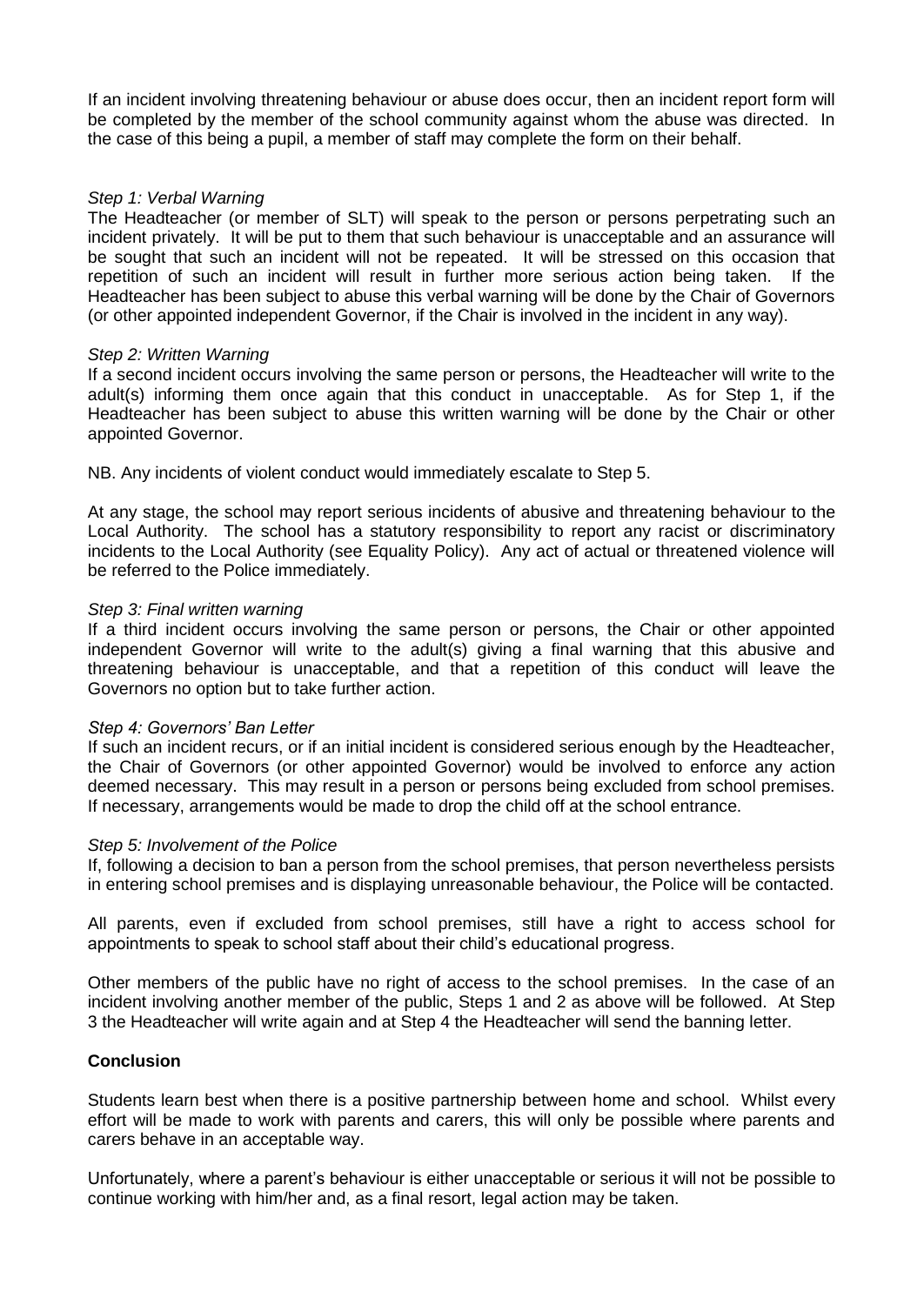## **Policy of Equality Statement**

The Board of Governors and School is committed to a policy of equality and aims to ensure that no employee, job applicant, pupil or other member of the school community is treated less favourably on grounds of sex, race, colour, ethnic or national origin, marital status, age, sexual orientation, disability or religious belief.

**Date: Summer 2020**

**Review date:** Summer 2022